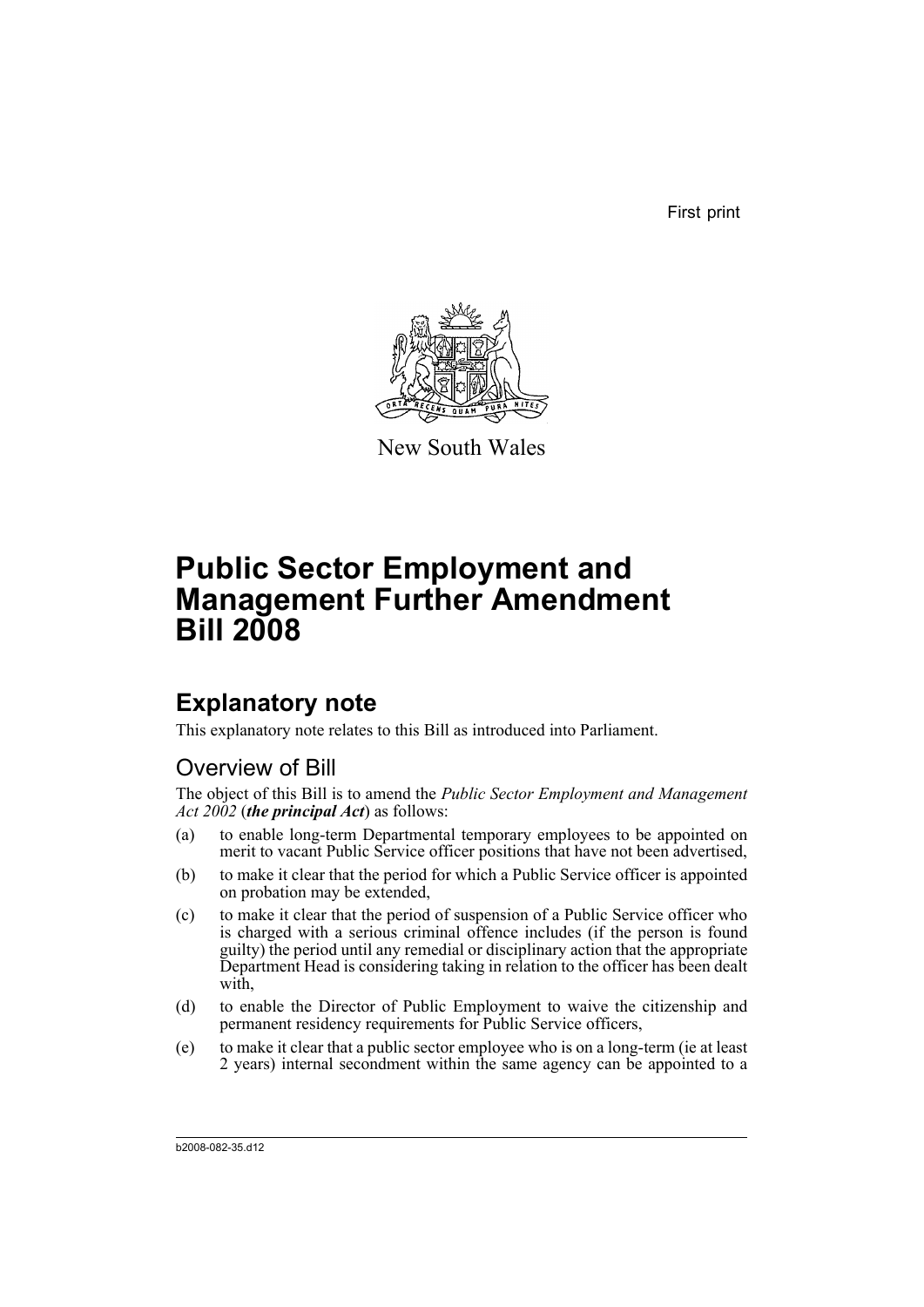Explanatory note

new position in the agency without the position having to be advertised or requiring the person to serve a period of probation,

- (f) to make it clear that appointments may be made to an executive position (or to any other position in the Government Service) pending the position becoming vacant,
- (g) to extend the delegation power of the Director of Public Employment,
- (h) to modify the membership of the State Contracts Control Board (the *SCCB*),
- (i) to authorise the Director-General of the Department of Premier and Cabinet to conduct inquiries into public sector agencies (other than the NSW Police Force and the service of either House of Parliament),

(j) to make other amendments of a minor or consequential nature.

The Bill also amends the *Public Sector Management (Goods and Services) Regulation 2000*:

- (a) to enable the SCCB to enter into arrangements with overseas public authorities that conduct activities in New South Wales so that the overseas bodies can have access to the contracts established by the SCCB for the NSW public sector, and
- (b) to make a consequential amendment in relation to the quorum for a meeting of the SCCB.

## Outline of provisions

**Clause 1** sets out the name (also called the short title) of the proposed Act.

**Clause 2** provides for the commencement of the proposed Act on the date of assent to the proposed Act.

**Clause 3** is a formal provision that gives effect to the amendments to the *Public Sector Employment and Management Act 2002* set out in Schedule 1.

**Clause 4** is a formal provision that gives effect to the amendments to the *Public Sector Management (Goods and Services) Regulation 2000* set out in Schedule 2.

**Clause 5** provides for the repeal of the proposed Act after all the amendments made by the proposed Act have commenced. Once the amendments have commenced the proposed Act will be spent and section 30 of the *Interpretation Act 1987* provides that the repeal of an amending Act does not affect the amendments made by that Act.

## **Schedule 1 Amendment of Public Sector Employment and Management Act 2002**

**Schedule 1 [1] and [5]** modify the criteria for determining merit for the purposes of the principal Act by replacing references to a person's abilities and personal qualities with references to a person's capabilities.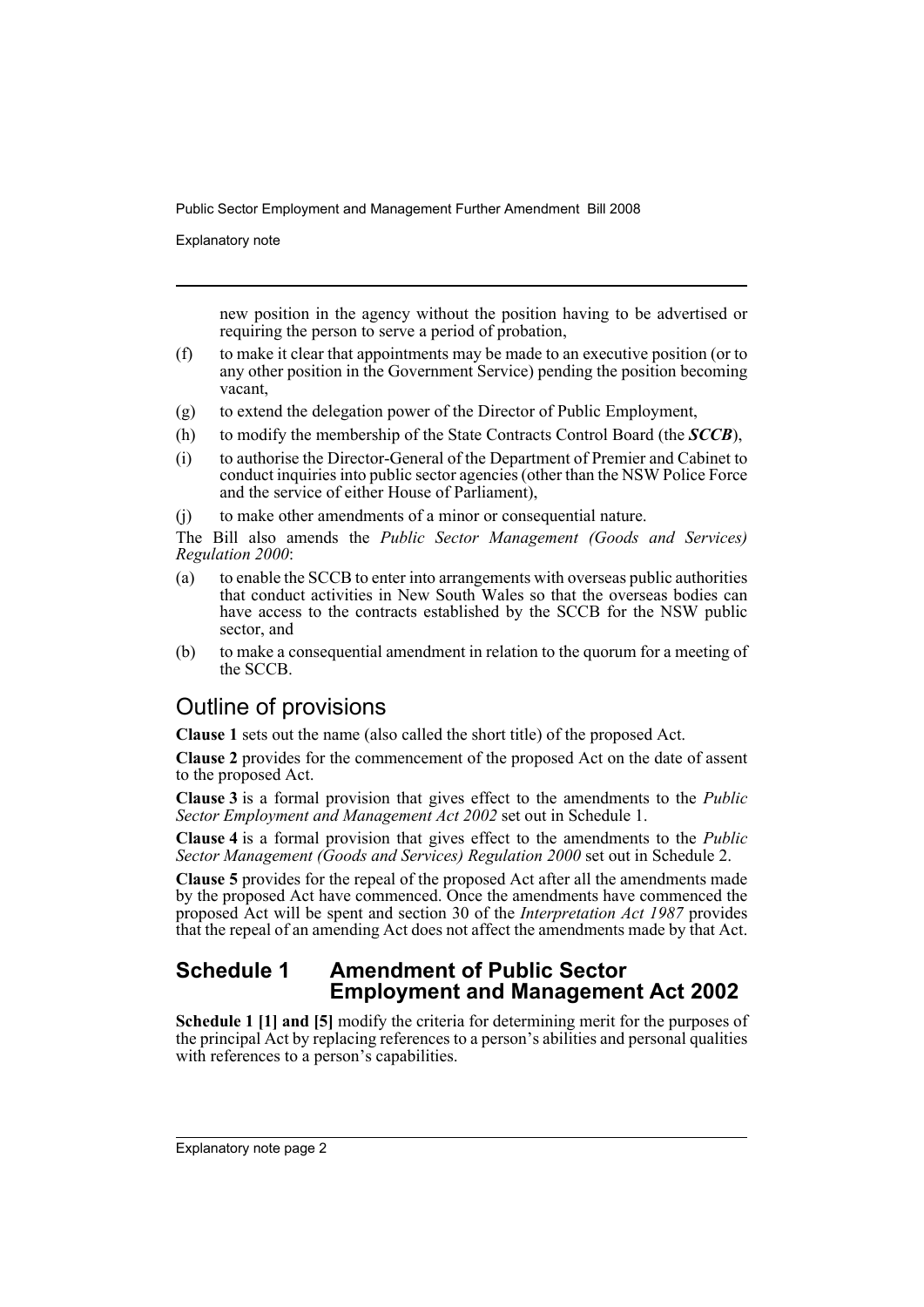Explanatory note

**Schedule 1 [2]** will allow a Department Head to appoint a long-term temporary employee in the Department to a vacant officer position that has not been advertised. Any such appointment must be made on merit. At present, only officers employed in the Department concerned can be appointed to a position that has not been advertised. **Schedule 1 [3]** is a consequential amendment.

**Schedule 1 [4]** makes it clear that the period for which a person is appointed on probation to a position in the Public Service may be extended by the appropriate Department Head at any time before the person's appointment is confirmed or annulled.

**Schedule 1 [6] and [7]** update references relating to the Department of Premier and Cabinet and correct a cross-reference to a provision of the principal Act.

**Schedule 1 [8]** makes it clear that if a Public Service officer who is charged with a serious criminal offence is found guilty, the officer may be suspended from duty until any remedial or disciplinary action that the appropriate Department Head is considering taking under section 48 of the principal Act in relation to the officer has been dealt with.

**Schedule 1 [9]** enables the Director of Public Employment to exempt a person from the requirement that the person be an Australian citizen or permanent resident in order to be a Public Service officer.

**Schedule 1 [10] and [11]** separate section 86 of the principal Act (which deals with temporary staff transfers or secondments) into 2 provisions. Section 86 (as amended) will continue to deal with transfers from one agency to another. The new section 86A replicates section 86 but will deal only with temporary transfers within the same agency. As with secondments to other agencies, an employee who is on a long-term (ie at least 2 years) "employee-initiated" internal secondment can be appointed, subject to certain requirements, to a new position in the same agency without the position having to be advertised or requiring the person to serve a period of probation.

**Schedule 1 [12]** provides that public sector staff may be temporarily assigned to other public sector agencies specifically to assist in disaster recovery activities.

**Schedule 1 [13]** makes it clear that when a person is employed in 2 or more Departments (or in the Public Service and in any other public sector service) a separate staff position is not required to be created in each of the 2 agencies in which the person is employed.

**Schedule 1 [14]** makes it clear that a person may be appointed to an executive position (or to any other position in the Government Service) pending the position becoming vacant.

**Schedule 1 [15]** removes a provision relating to the use of Teaching Service staff by Departments. The provision is obsolete largely as a consequence of the staff mobility provisions under Part 3.2 of the principal Act.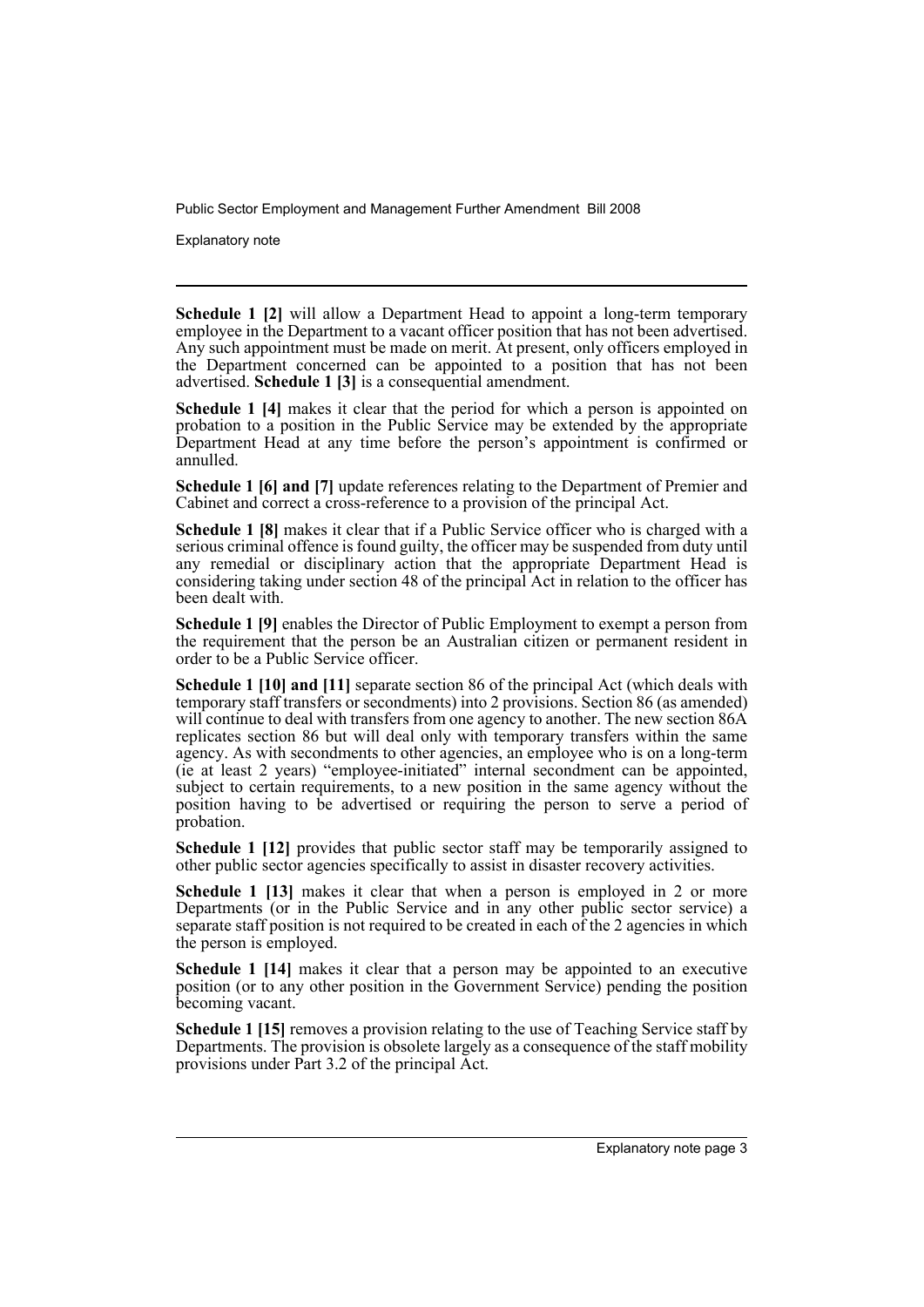Explanatory note

**Schedule 1 [16]–[18]** will enable the Director of Public Employment to delegate the Director's functions to all public sector agency heads (or to any other member of staff of a public sector agency) and not just to Department Heads and Departmental staff (as is the case at present).

**Schedule 1 [19]** provides for the SCCB to consist of at least 4 persons appointed by the Minister (one of whom is to be appointed as the Chairperson).

**Schedule 1 [20]** makes it clear that regulations may be made for or with respect to the acquisition or disposal of goods or services for each of the public sector services.

**Schedule 1 [21]** provides for the conduct of inquiries by the Director-General of the Department of Premier and Cabinet (or any person authorised by the Director-General) into any matter relating to the administration or management of any public sector agency (other than the NSW Police Force or the service of either House of Parliament).

**Schedule 1 [22]** enables regulations of a savings or transitional nature to be made as a consequence of the proposed Act.

**Schedule 1 [23]** includes savings and transitional provisions as a consequence of the proposed Act.

### **Schedule 2 Amendment of Public Sector Management (Goods and Services) Regulation 2000**

**Schedule 2** contains the amendments to the Regulation as described in the above Overview.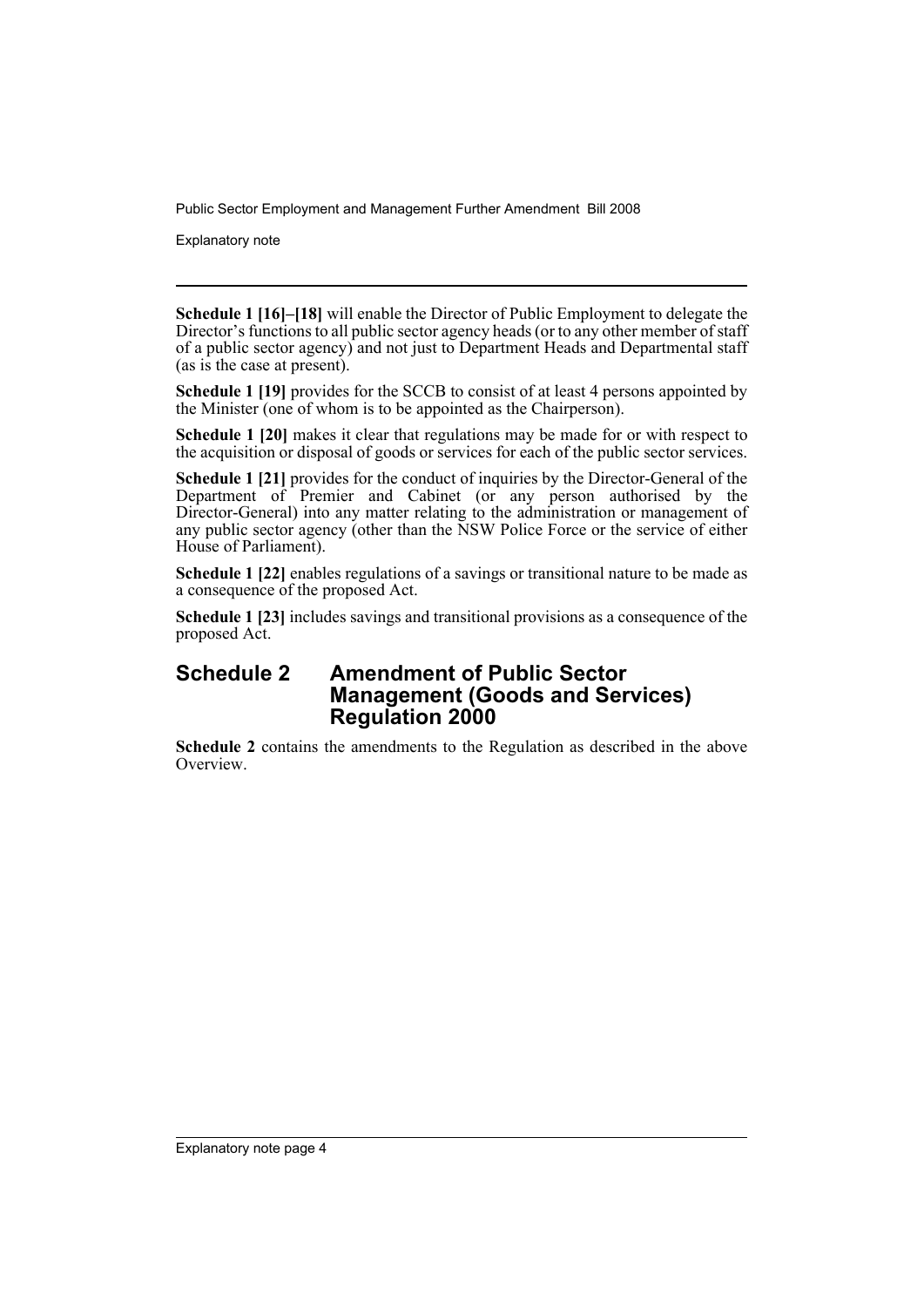First print



New South Wales

# **Public Sector Employment and Management Further Amendment Bill 2008**

## **Contents**

|            |                                                                               | Page                 |
|------------|-------------------------------------------------------------------------------|----------------------|
|            | Name of Act                                                                   | 2                    |
| 2          | Commencement                                                                  | 2                    |
| 3          | Amendment of Public Sector Employment and Management<br>Act 2002 No 43        | 2                    |
| 4          | Amendment of Public Sector Management (Goods and<br>Services) Regulation 2000 | $\mathbf{2}^{\circ}$ |
| 5.         | Repeal of Act                                                                 | 2                    |
| Schedule 1 | Amendment of Public Sector Employment and Management<br>Act 2002              | 3                    |
| Schedule 2 | Amendment of Public Sector Management (Goods and<br>Services) Regulation 2000 | 12                   |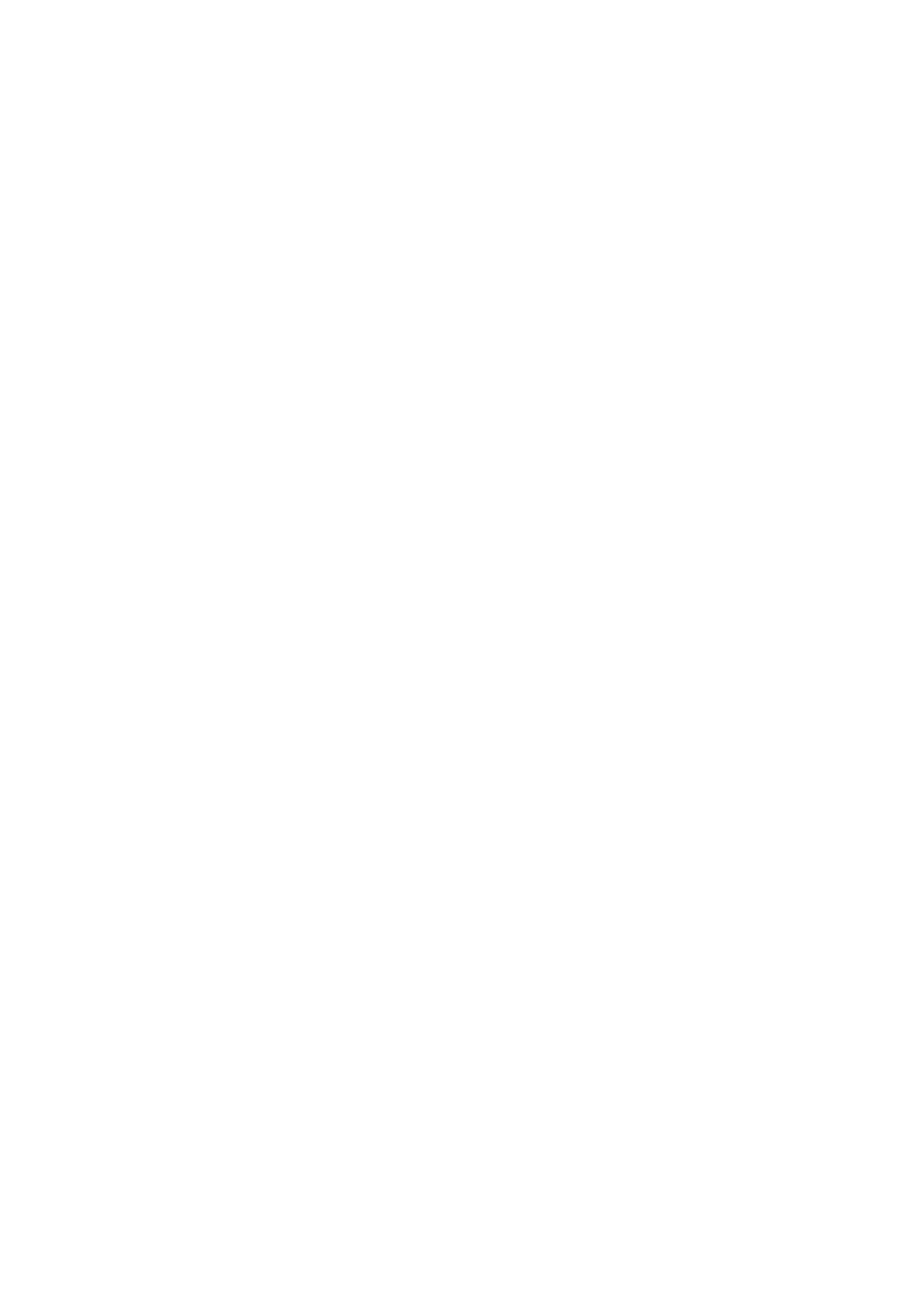

New South Wales

# **Public Sector Employment and Management Further Amendment Bill 2008**

No , 2008

### **A Bill for**

An Act to amend the *Public Sector Employment and Management Act 2002* to make further provision with respect to public sector employment and management; and for other purposes.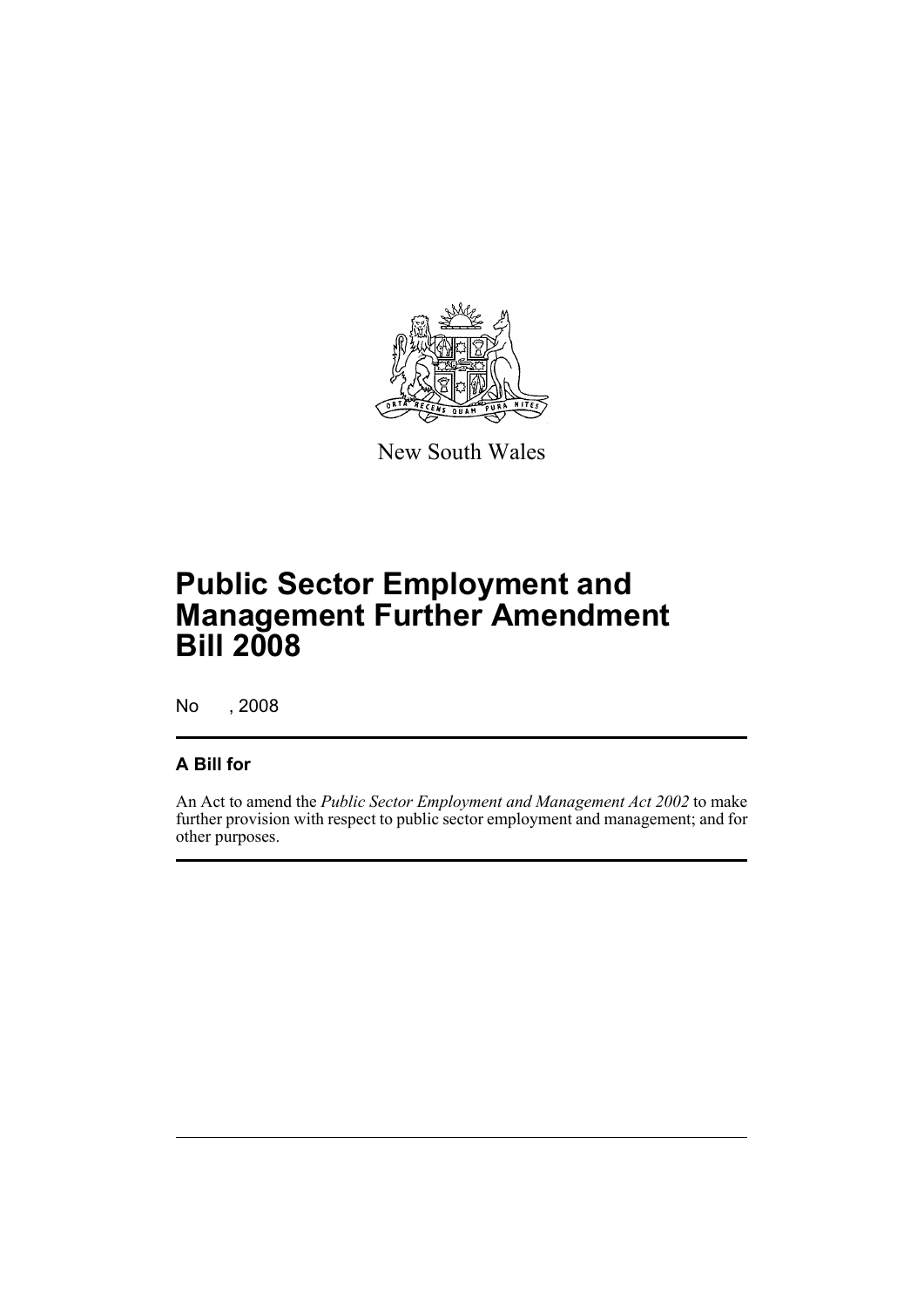<span id="page-7-4"></span><span id="page-7-3"></span><span id="page-7-2"></span><span id="page-7-1"></span><span id="page-7-0"></span>

|              |                                                                               | The Legislature of New South Wales enacts:                                                                                                                | 1        |  |  |  |  |
|--------------|-------------------------------------------------------------------------------|-----------------------------------------------------------------------------------------------------------------------------------------------------------|----------|--|--|--|--|
| 1            | <b>Name of Act</b>                                                            |                                                                                                                                                           |          |  |  |  |  |
|              |                                                                               | This Act is the <i>Public Sector Employment and Management Further</i><br>Amendment Act 2008.                                                             | 3<br>4   |  |  |  |  |
| $\mathbf{2}$ |                                                                               | <b>Commencement</b>                                                                                                                                       | 5        |  |  |  |  |
|              |                                                                               | This Act commences on the date of assent to this Act.                                                                                                     | 6        |  |  |  |  |
| 3            | Amendment of Public Sector Employment and Management Act 2002<br><b>No 43</b> |                                                                                                                                                           |          |  |  |  |  |
|              |                                                                               | The Public Sector Employment and Management Act 2002 is amended<br>as set out in Schedule 1.                                                              | 9<br>10  |  |  |  |  |
| 4            |                                                                               | <b>Amendment of Public Sector Management (Goods and Services)</b><br><b>Regulation 2000</b>                                                               | 11<br>12 |  |  |  |  |
|              |                                                                               | The Public Sector Management (Goods and Services) Regulation 2000<br>is amended as set out in Schedule 2.                                                 | 13<br>14 |  |  |  |  |
| 5            |                                                                               | <b>Repeal of Act</b>                                                                                                                                      | 15       |  |  |  |  |
|              | (1)                                                                           | This Act is repealed on the day following the day on which this Act<br>commences.                                                                         | 16<br>17 |  |  |  |  |
|              | (2)                                                                           | The repeal of this Act does not, because of the operation of section 30<br>of the <i>Interpretation Act 1987</i> , affect any amendment made by this Act. | 18<br>19 |  |  |  |  |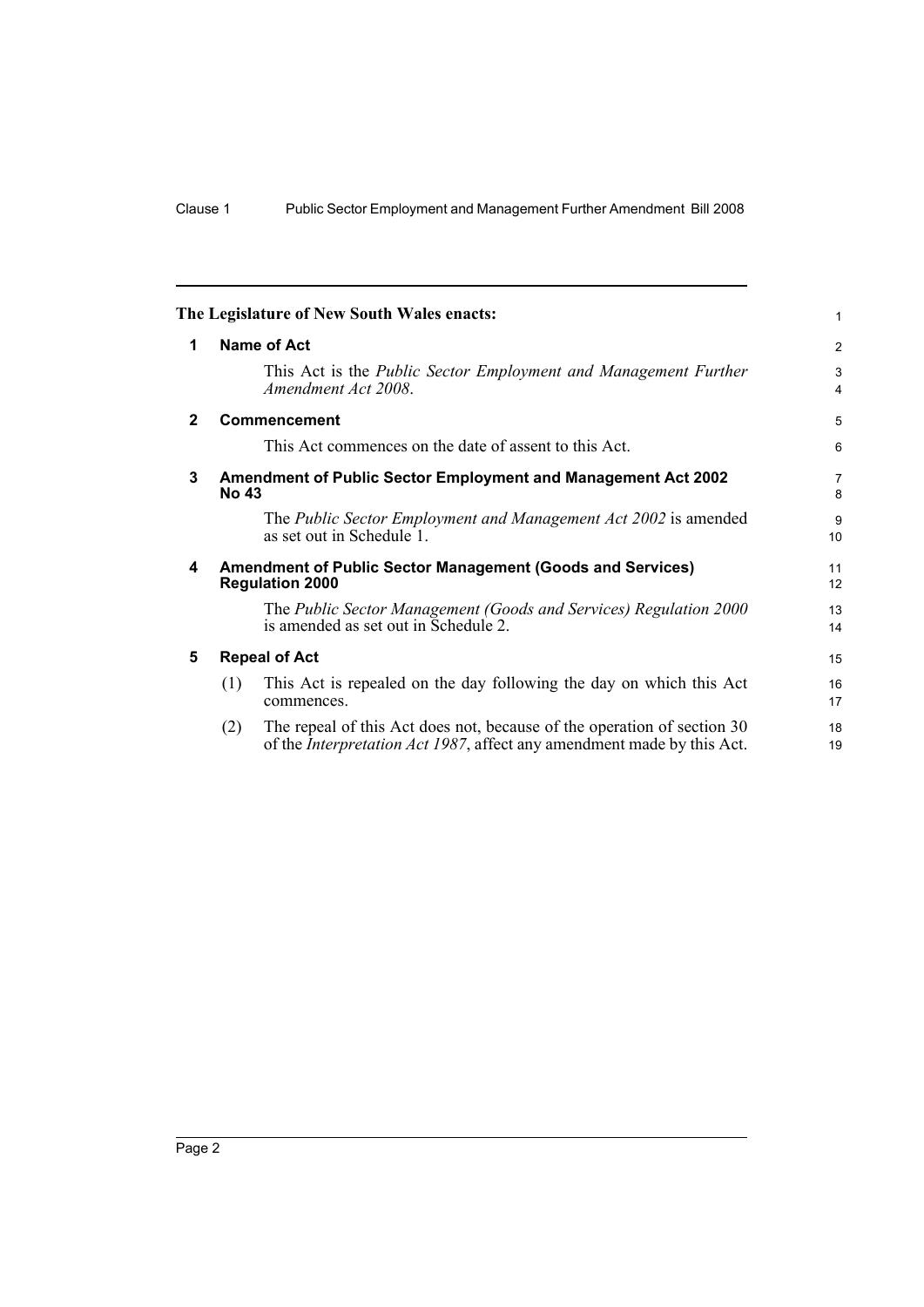Amendment of Public Sector Employment and Management Act 2002 Schedule 1

<span id="page-8-0"></span>

| <b>Schedule 1</b> | <b>Amendment of Public Sector</b>         |
|-------------------|-------------------------------------------|
|                   | <b>Employment and Management Act 2002</b> |

(Section 3)

|     |                                          |       | (Section 3)                                                                                                                                                                                                                                | 3                        |  |  |
|-----|------------------------------------------|-------|--------------------------------------------------------------------------------------------------------------------------------------------------------------------------------------------------------------------------------------------|--------------------------|--|--|
| [1] |                                          |       | <b>Section 19 Merit appointment</b>                                                                                                                                                                                                        | 4                        |  |  |
|     | Omit section 19 (1) (b). Insert instead: |       |                                                                                                                                                                                                                                            |                          |  |  |
|     |                                          | (b)   | qualifications, experience,<br>the<br>standard of work<br>performance and capabilities of those persons that are<br>relevant to the performance of those duties.                                                                           | 6<br>$\overline{7}$<br>8 |  |  |
| [2] | Section 19 (3) and (3A)                  |       |                                                                                                                                                                                                                                            | 9                        |  |  |
|     |                                          |       | Omit section 19 (3). Insert instead:                                                                                                                                                                                                       | 10                       |  |  |
|     | (3)                                      | Part: | In deciding to appoint a person to a vacant position in a<br>Department that has not been advertised in accordance with this                                                                                                               | 11<br>12<br>13           |  |  |
|     |                                          | (a)   | the appropriate Department Head may only select a<br>qualified member of staff of the Department, and                                                                                                                                      | 14<br>15                 |  |  |
|     |                                          | (b)   | the appropriate Department Head must, from among those<br>qualified members of staff, select the member of staff who<br>has, in the opinion of the Department Head, the greatest<br>merit.                                                 | 16<br>17<br>18<br>19     |  |  |
|     | (3A)                                     |       | For the purposes of subsection $(3)$ , a <i>qualified member of staff of</i><br><i>a Department</i> is:                                                                                                                                    | 20<br>21                 |  |  |
|     |                                          | (a)   | an officer employed in the Department, or                                                                                                                                                                                                  | 22                       |  |  |
|     |                                          | (b)   | a Departmental temporary employee who is employed in<br>the Department and whose employment as such an<br>employee in that or any other Department falls within a<br>continuous period of at least 2 years.                                | 23<br>24<br>25<br>26     |  |  |
| [3] | <b>Section 19 (4)</b>                    |       |                                                                                                                                                                                                                                            | 27                       |  |  |
|     |                                          |       | Insert "or a Departmental temporary employee" after "officer".                                                                                                                                                                             | 28                       |  |  |
| [4] |                                          |       | Section 23 Appointments on probation                                                                                                                                                                                                       | 29                       |  |  |
|     | Insert after section 23 $(1)$ :          |       |                                                                                                                                                                                                                                            | 30                       |  |  |
|     | (1A)                                     |       | A period of probation may be extended for such further period as<br>the appropriate Department Head directs. Any such direction<br>may be made at any time before the person's appointment is<br>confirmed or annulled under this section. | 31<br>32<br>33<br>34     |  |  |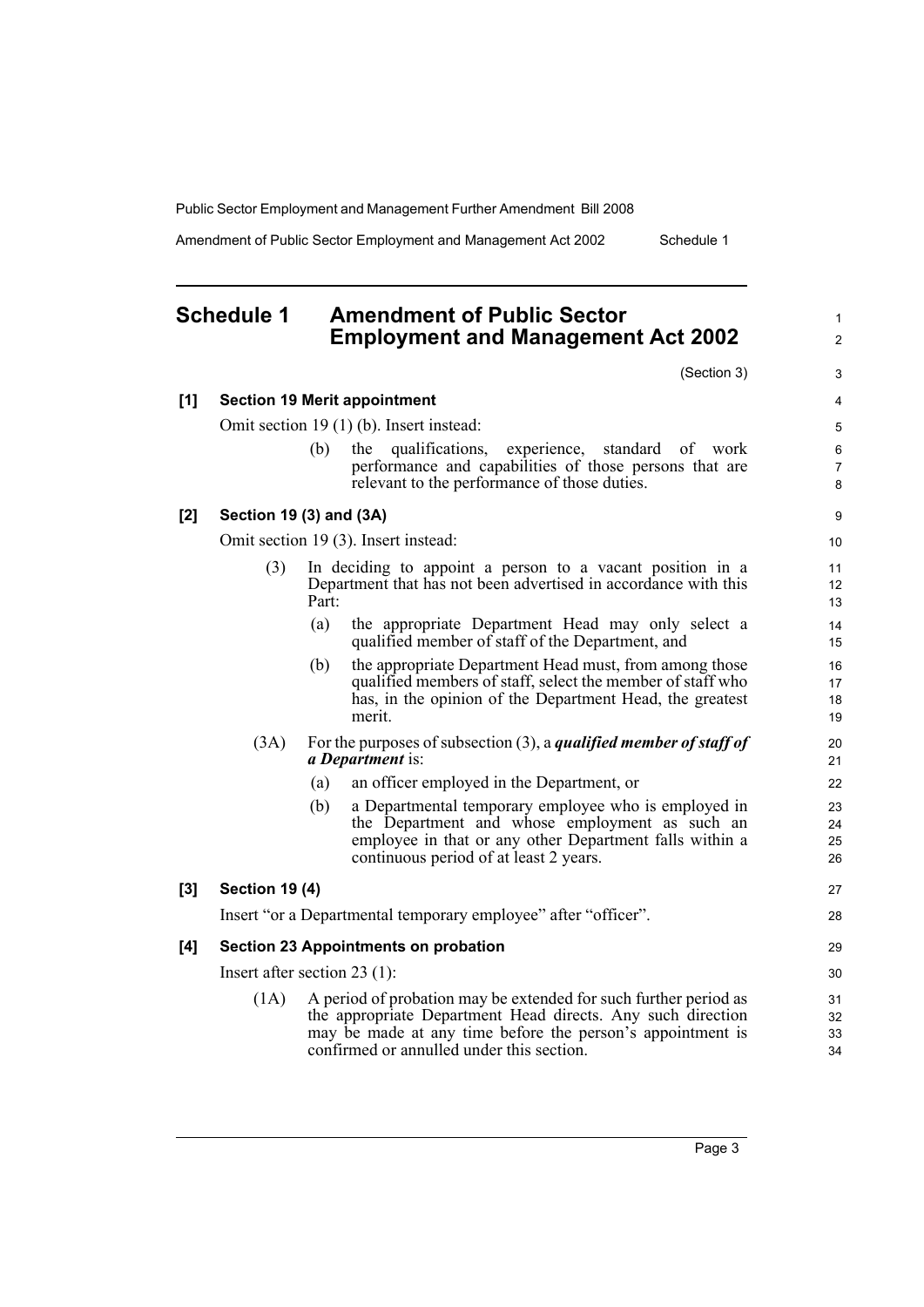Schedule 1 Amendment of Public Sector Employment and Management Act 2002

| [5]    |                                                                                                              |                                                                                                                                            |                      | Sections 31 (3) (d) and 86 (6D) (c)                                                                                                                                               | $\mathbf{1}$        |  |
|--------|--------------------------------------------------------------------------------------------------------------|--------------------------------------------------------------------------------------------------------------------------------------------|----------------------|-----------------------------------------------------------------------------------------------------------------------------------------------------------------------------------|---------------------|--|
|        |                                                                                                              |                                                                                                                                            |                      | Omit "relevant skills, qualifications, experience, work performance standards<br>and personal qualities" wherever occurring.                                                      | $\mathbf{2}$<br>3   |  |
|        |                                                                                                              | capabilities".                                                                                                                             |                      | Insert instead "qualifications, experience, standard of work performance and                                                                                                      | $\overline{4}$<br>5 |  |
| [6]    |                                                                                                              |                                                                                                                                            |                      | Sections 33 (1), 34 (2) (d), (3) and (4), 36 (1), 37, 65 (2), 68 (2), 86 (9),<br>88 (1) (b), 100 (4) (c) and 121 (1) and clause 2 of Schedule 3A                                  | 6<br>$\overline{7}$ |  |
|        |                                                                                                              |                                                                                                                                            |                      | Omit "Premier's Department" wherever occurring.                                                                                                                                   | 8                   |  |
|        |                                                                                                              |                                                                                                                                            |                      | Insert instead "Department of Premier and Cabinet".                                                                                                                               | 9                   |  |
| [7]    |                                                                                                              |                                                                                                                                            |                      | <b>Section 36 Delegation by Director-General</b>                                                                                                                                  | 10 <sup>°</sup>     |  |
|        |                                                                                                              |                                                                                                                                            |                      | Omit "section 15" from section 36 (2). Insert instead "section 4F".                                                                                                               | 11                  |  |
| [8]    | Section 49 Suspension of officers from duty pending decision in relation<br>to misconduct or criminal charge |                                                                                                                                            |                      |                                                                                                                                                                                   |                     |  |
|        |                                                                                                              | Insert "(or any action that the Department Head is considering taking under<br>section 48)" after "the criminal charge" in section 49 (1). |                      |                                                                                                                                                                                   |                     |  |
| [9]    |                                                                                                              |                                                                                                                                            |                      | Section 54 Requirements as to citizenship or permanent residency                                                                                                                  | 16                  |  |
|        |                                                                                                              |                                                                                                                                            |                      | Insert after section $54(2)$ :                                                                                                                                                    | 17                  |  |
|        |                                                                                                              | (3)                                                                                                                                        |                      | The Director of Public Employment may exempt a person from<br>the operation of this section in any case the Director considers<br>appropriate.                                    | 18<br>19<br>20      |  |
| $[10]$ |                                                                                                              |                                                                                                                                            |                      | Section 86 Temporary staff transfers (secondments between agencies)                                                                                                               | 21                  |  |
|        |                                                                                                              |                                                                                                                                            | Omit section 86 (2). |                                                                                                                                                                                   | 22                  |  |
| $[11]$ |                                                                                                              | <b>Section 86A</b>                                                                                                                         |                      |                                                                                                                                                                                   | 23                  |  |
|        | Insert after section 86:                                                                                     |                                                                                                                                            |                      |                                                                                                                                                                                   |                     |  |
|        | 86A                                                                                                          |                                                                                                                                            |                      | Temporary staff transfers (internal secondments)                                                                                                                                  | 25                  |  |
|        |                                                                                                              | (1)                                                                                                                                        |                      | A member of staff of a public sector agency may transfer<br>temporarily to another position or other employment within the<br>agency with the approval of the head of the agency. | 26<br>27<br>28      |  |
|        |                                                                                                              | (2)                                                                                                                                        |                      | A temporary transfer under this section may be:                                                                                                                                   | 29                  |  |
|        |                                                                                                              |                                                                                                                                            | (a)                  | at the request, or with the consent, of the member of staff<br>concerned (an employee-initiated temporary transfer), or                                                           | 30<br>31            |  |
|        |                                                                                                              |                                                                                                                                            | (b)                  | at the direction of the head of the public sector agency $(an$<br>employer-initiated temporary transfer).                                                                         | 32<br>33            |  |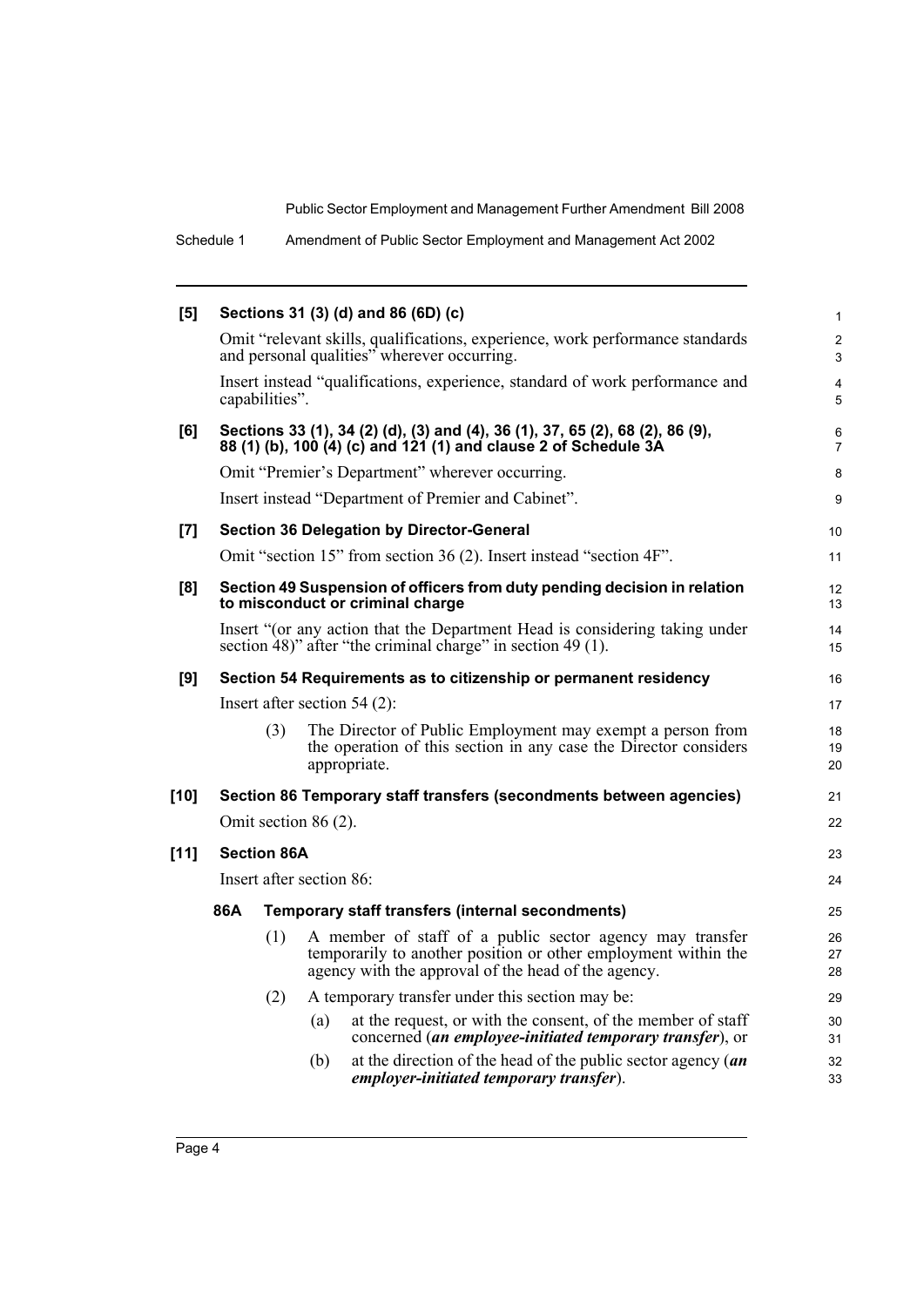Amendment of Public Sector Employment and Management Act 2002

| Schedule 1 |  |
|------------|--|
|------------|--|

| (3) | A person may be temporarily transferred under this section at the<br>person's existing level of remuneration or at a different level of<br>remuneration. However, an employer-initiated temporary<br>transfer cannot be made at a lower level of remuneration. |                      |  |  |  |  |  |  |
|-----|----------------------------------------------------------------------------------------------------------------------------------------------------------------------------------------------------------------------------------------------------------------|----------------------|--|--|--|--|--|--|
| (4) | If, in the case of an employee-initiated temporary transfer, the<br>transfer has continued for at least 2 years, the head of the public<br>sector agency may appoint the person to a position in the agency<br><i>(the new position)</i> that is:              | 5<br>6<br>7<br>8     |  |  |  |  |  |  |
|     | at the same grade as (or at a grade similar to) the person's<br>(a)<br>original position in the agency, or                                                                                                                                                     | 9<br>10              |  |  |  |  |  |  |
|     | at any grade higher than the person's original position in<br>(b)<br>the agency.                                                                                                                                                                               | 11<br>12             |  |  |  |  |  |  |
| (5) | The new position may, but need not, be advertised. Accordingly,<br>if the new position is a position in the Public Service and it is not<br>advertised, an appointment under subsection (4) is not an<br>appointment to which section 19 applies.              | 13<br>14<br>15<br>16 |  |  |  |  |  |  |
| (6) | If the person is appointed to the new position, the head of the<br>agency may decide to make the appointment without requiring<br>the person to serve any period of probation.                                                                                 | 17<br>18<br>19       |  |  |  |  |  |  |
| (7) | The person may be appointed to the new position only if each of<br>the following requirements is satisfied:                                                                                                                                                    | 20<br>21             |  |  |  |  |  |  |
|     | the rate of salary or wages payable to the person at the time<br>(a)<br>of appointment to the new position must not exceed the<br>maximum rate payable for Grade 12, Administrative and<br>Clerical Division, of the Public Service,                           | 22<br>23<br>24<br>25 |  |  |  |  |  |  |
|     | (b)<br>the head of the agency must be satisfied that ongoing work<br>is available in respect of the person in the agency,                                                                                                                                      | 26<br>27             |  |  |  |  |  |  |
|     | the head of the agency must be satisfied that the person has<br>(c)<br>qualifications, experience, standard of work<br>the<br>performance and capabilities to enable the person to<br>perform the duties of the new position.                                  | 28<br>29<br>30<br>31 |  |  |  |  |  |  |
| (8) | Without limiting subsection (7), if:                                                                                                                                                                                                                           | 32                   |  |  |  |  |  |  |
|     | the grade of the new position is higher than the grade of the<br>(a)<br>person's original position in the agency, and                                                                                                                                          | 33<br>34             |  |  |  |  |  |  |
|     | the new position has not been advertised,<br>(b)                                                                                                                                                                                                               | 35                   |  |  |  |  |  |  |
|     | the person may be appointed to the new position only if the                                                                                                                                                                                                    | 36<br>37             |  |  |  |  |  |  |
|     | person has been performing duties in the agency at a grade that is<br>the same as (or similar to) the grade of the new position and was                                                                                                                        | 38                   |  |  |  |  |  |  |
|     | duties following<br>some form<br>performing<br>those<br>of open<br>competition that involved the selection of the person as the                                                                                                                                | 39<br>40             |  |  |  |  |  |  |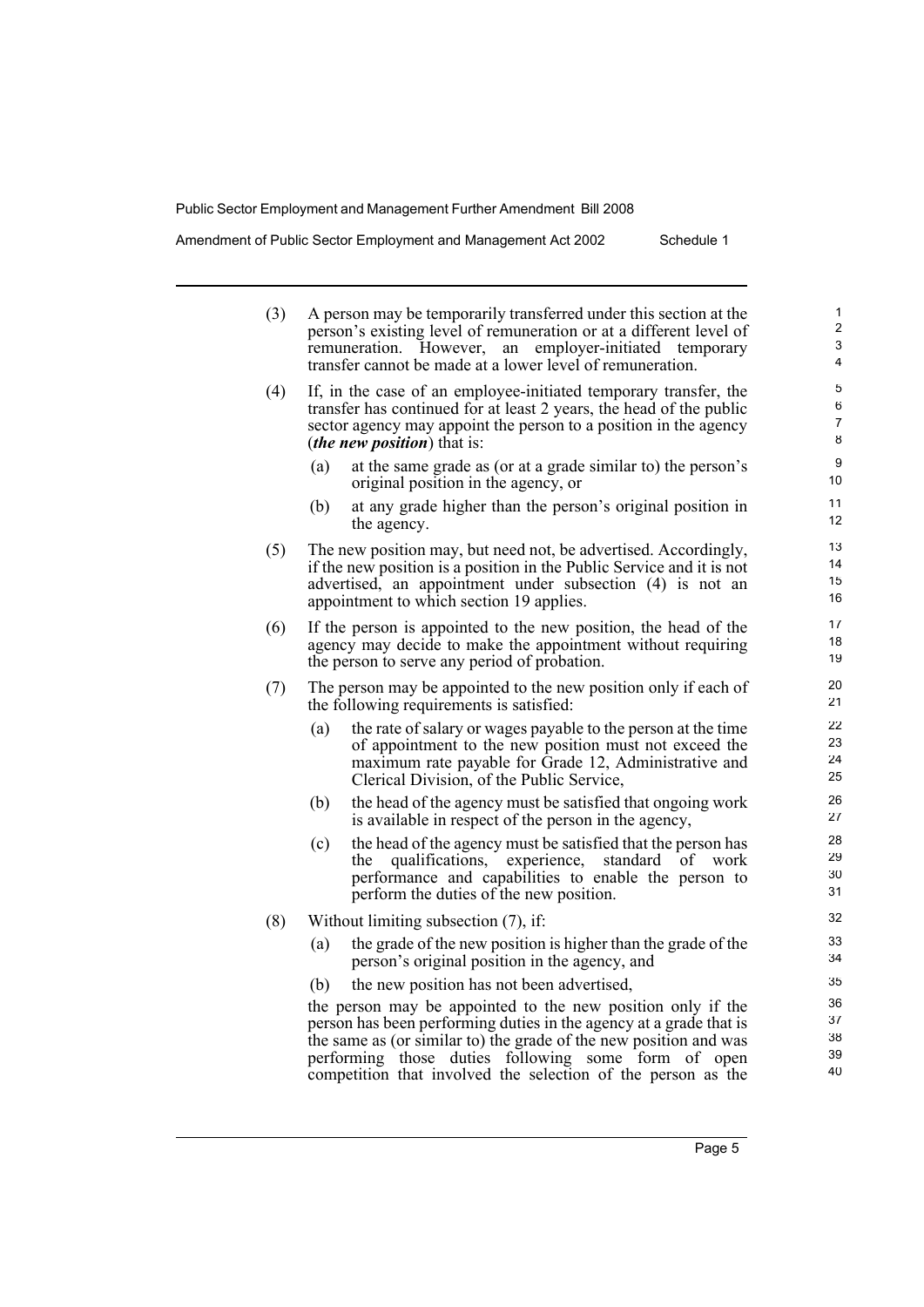Schedule 1 Amendment of Public Sector Employment and Management Act 2002

person who, in the opinion of the head of the agency, had the greatest merit among the candidates concerned.

- (9) In the case of an employee-initiated temporary transfer, a permanent appointment may be made to the original position of the person if:
	- (a) the transfer has continued or is likely to continue for more than 12 months, and
	- (b) the person is advised of the proposed appointment, and
	- (c) the person is given a reasonable opportunity to terminate the transfer and return to his or her original position.

|      | the transfer and return to ms or net original position.        | Ίυ |  |  |  |  |  |
|------|----------------------------------------------------------------|----|--|--|--|--|--|
| (10) | In the case of an employer-initiated temporary transfer, a     |    |  |  |  |  |  |
|      | permanent appointment cannot be made to the person's original  | 12 |  |  |  |  |  |
|      | position except with the consent of the person.                | 13 |  |  |  |  |  |
| (11) | The following is to be determined in accordance with such      | 14 |  |  |  |  |  |
|      | guidelines as are issued from time to time by the              | 15 |  |  |  |  |  |
|      | Director-General of the Department of Premier and Cabinet:     | 16 |  |  |  |  |  |
|      | the procedures for obtaining the consent of an employee<br>(a) | 17 |  |  |  |  |  |
|      | under this section,                                            | 18 |  |  |  |  |  |
|      | the circumstances in which an employer-initiated<br>(b)        | 19 |  |  |  |  |  |
|      | temporary transfer to a different workplace location in the    | 20 |  |  |  |  |  |
|      | State may be made.                                             | 21 |  |  |  |  |  |

- State may be made. (12) In this section:
	- *public sector agency* does not include a State owned corporation.

#### **[12] Section 88 Temporary assignment of public sector staff to other agencies**

Insert "or to assist in disaster recovery activities" after "event" in section 88 (2).

#### **[13] Section 100 Cross-agency employment**

Insert after section 100 (1):

(1A) A separate staff position (however described) is not required to be created in each of the Departments, or in each of the public sector services, in which the person is employed.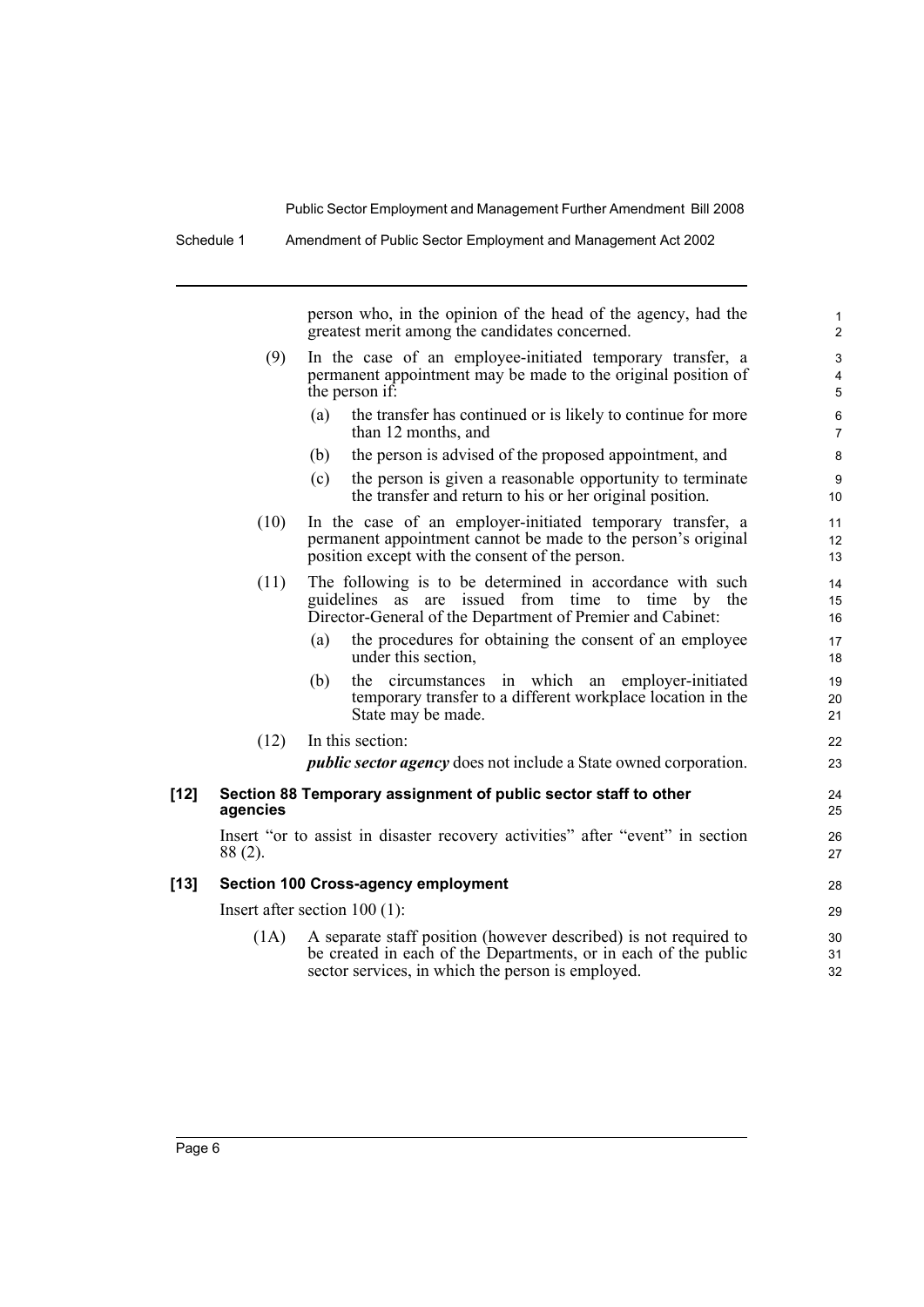Amendment of Public Sector Employment and Management Act 2002 Schedule 1

| $[14]$ | <b>Section 100A</b> |                           |                                                                                                                                                                                                                                  |                      |  |  |
|--------|---------------------|---------------------------|----------------------------------------------------------------------------------------------------------------------------------------------------------------------------------------------------------------------------------|----------------------|--|--|
|        |                     | Insert after section 100: |                                                                                                                                                                                                                                  |                      |  |  |
|        | 100A                | position                  | Appointment may be made to position pending vacation of                                                                                                                                                                          | 3<br>4               |  |  |
|        |                     | (1)                       | This section applies in relation to:                                                                                                                                                                                             | 5                    |  |  |
|        |                     |                           | a chief executive position or senior executive position<br>(a)<br>(whether or not in the Government Service), or                                                                                                                 | 6<br>7               |  |  |
|        |                     |                           | any other position in the Government Service.<br>(b)                                                                                                                                                                             | 8                    |  |  |
|        |                     | (2)                       | If a person who holds any such position (the incumbent officer)<br>notifies the person's employer in writing that the person:                                                                                                    | 9<br>10              |  |  |
|        |                     |                           | intends to resign or retire from the position on a specified<br>(a)<br>date, or                                                                                                                                                  | 11<br>12             |  |  |
|        |                     |                           | does not intend to seek re-appointment to the position on<br>(b)<br>completion of the current term of employment,                                                                                                                | 13<br>14             |  |  |
|        |                     |                           | the employer may, before the position becomes vacant, take<br>action to recruit and appoint another person (the new officer) to<br>the position.                                                                                 | 15<br>16<br>17       |  |  |
|        |                     | (3)                       | The appointment of the new officer may, if the instrument of<br>appointment so provides, take effect before the incumbent officer<br>vacates the position.                                                                       | 18<br>19<br>20       |  |  |
|        |                     | (4)                       | In any such case, the incumbent officer and the new officer:                                                                                                                                                                     | 21                   |  |  |
|        |                     |                           | both hold the same position, and<br>(a)                                                                                                                                                                                          | 22                   |  |  |
|        |                     |                           | may jointly exercise the functions of the position.<br>(b)                                                                                                                                                                       | 23                   |  |  |
|        |                     | (5)                       | If in the joint exercise of any statutory function of the position<br>any inconsistency arises in connection with the exercise of that<br>function, the decision of the incumbent officer in relation to the<br>matter prevails. | 24<br>25<br>26<br>27 |  |  |
|        |                     | (6)                       | In this section:                                                                                                                                                                                                                 | 28                   |  |  |
|        |                     |                           | <i>employer</i> means:                                                                                                                                                                                                           | 29                   |  |  |
|        |                     |                           | in the case of a person who is a chief executive officer or<br>(a)<br>senior executive officer—the person's employer as<br>referred to in section 63 $(2)$ , or                                                                  | 30<br>31<br>32       |  |  |
|        |                     |                           | in any other case—the appropriate Division Head.<br>(b)                                                                                                                                                                          | 33                   |  |  |
| $[15]$ |                     | <b>Departments</b>        | Section 101 Arrangements for use of Teaching Service staff by                                                                                                                                                                    | 34<br>35             |  |  |
|        |                     | Omit the section.         |                                                                                                                                                                                                                                  | 36                   |  |  |
|        |                     |                           |                                                                                                                                                                                                                                  |                      |  |  |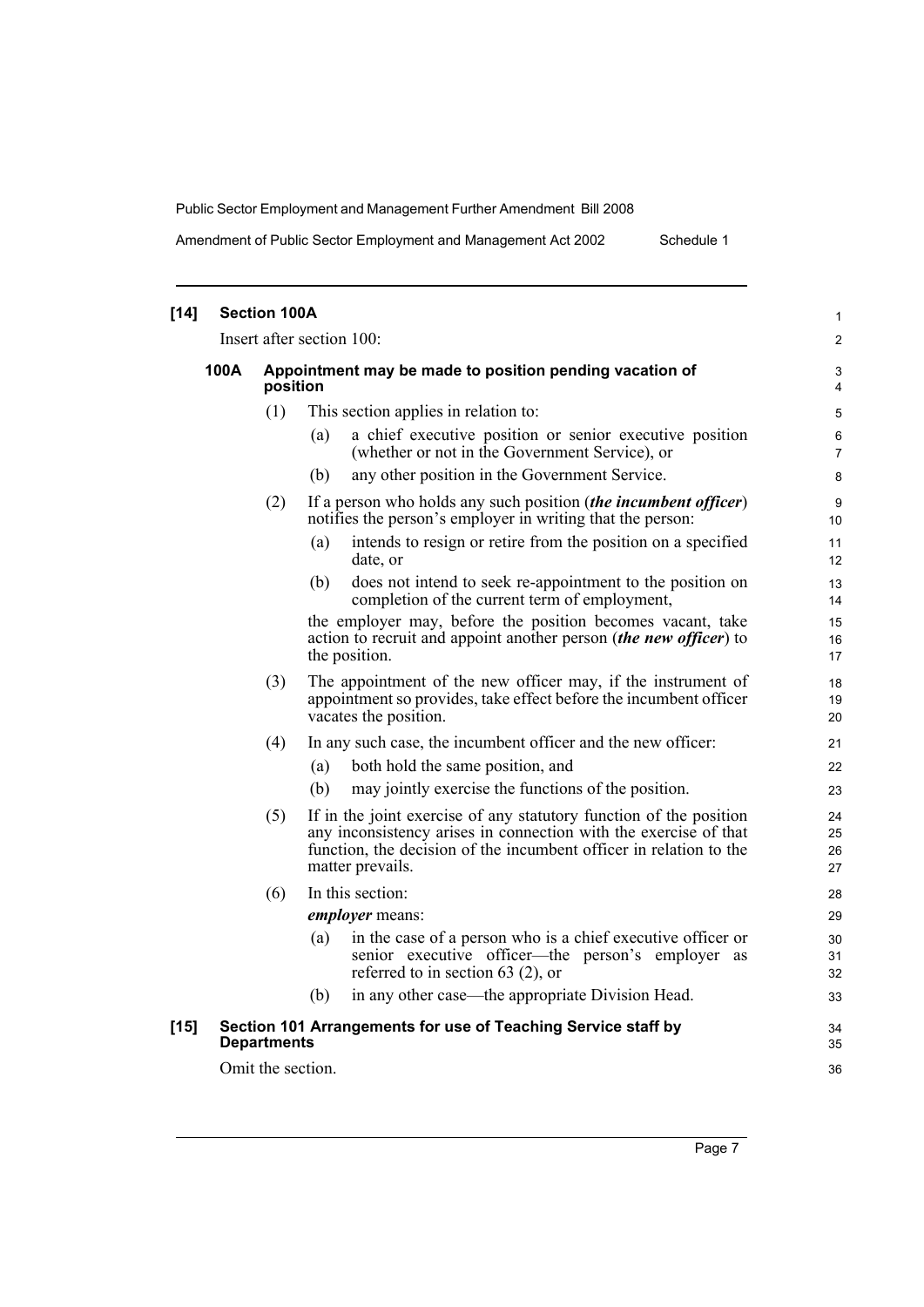| $[16]$ |                                                                                                                                                                                                                                                             |     |           | Section 124 Delegation by Director of Public Employment                                                                                                                                                 | 1                    |  |  |
|--------|-------------------------------------------------------------------------------------------------------------------------------------------------------------------------------------------------------------------------------------------------------------|-----|-----------|---------------------------------------------------------------------------------------------------------------------------------------------------------------------------------------------------------|----------------------|--|--|
|        | Omit section 124 (1). Insert instead:                                                                                                                                                                                                                       |     |           |                                                                                                                                                                                                         |                      |  |  |
|        | (1)<br>The Director of Public Employment may delegate to the head of<br>a public sector agency or any other member of staff of a public<br>sector agency any of the functions of the Director of Public<br>Employment, other than this power of delegation. |     |           |                                                                                                                                                                                                         |                      |  |  |
| $[17]$ | Section 124 (3) (b)                                                                                                                                                                                                                                         |     |           |                                                                                                                                                                                                         | $\overline{7}$       |  |  |
|        | Omit the paragraph. Insert instead:                                                                                                                                                                                                                         |     |           |                                                                                                                                                                                                         | 8                    |  |  |
|        |                                                                                                                                                                                                                                                             | (b) | includes: | a reference to a member of staff of a public sector agency                                                                                                                                              | 9<br>10              |  |  |
|        |                                                                                                                                                                                                                                                             |     | (i)       | a reference to a person holding an appointment to or<br>in the agency, and                                                                                                                              | 11<br>12             |  |  |
|        |                                                                                                                                                                                                                                                             |     | (i)       | a reference to a person holding an appointment to or<br>in a body or organisation having functions that are<br>exercised by the staff of that agency.                                                   | 13<br>14<br>15       |  |  |
| $[18]$ | <b>Section 124 (4)</b>                                                                                                                                                                                                                                      |     |           |                                                                                                                                                                                                         | 16                   |  |  |
|        | Insert after section $124(3)$ :                                                                                                                                                                                                                             |     |           |                                                                                                                                                                                                         | 17                   |  |  |
|        | (4)                                                                                                                                                                                                                                                         |     |           | In this section, <i>head</i> of a public sector agency and <i>public sector</i><br><i>agency</i> have the same meanings as in section 85.                                                               | 18<br>19             |  |  |
| $[19]$ |                                                                                                                                                                                                                                                             |     |           | Section 137 Membership and procedure of Board                                                                                                                                                           | 20                   |  |  |
|        |                                                                                                                                                                                                                                                             |     |           | Omit section 137 (1). Insert instead:                                                                                                                                                                   | 21                   |  |  |
|        | (1)                                                                                                                                                                                                                                                         |     |           | The Board is to consist of the following members:                                                                                                                                                       | 22                   |  |  |
|        |                                                                                                                                                                                                                                                             | (a) |           | a person appointed by the Minister as the Chairperson of<br>the Board,                                                                                                                                  | 23<br>24             |  |  |
|        |                                                                                                                                                                                                                                                             | (b) |           | at least 3 other persons appointed by the Minister to<br>represent public sector agencies that use goods and<br>services supplied in accordance with this Chapter and the<br>regulations made under it. | 25<br>26<br>27<br>28 |  |  |
| $[20]$ | <b>Section 143 Regulations</b>                                                                                                                                                                                                                              |     |           |                                                                                                                                                                                                         | 29                   |  |  |
|        |                                                                                                                                                                                                                                                             |     |           | Omit "the public sector service". Insert instead "the public sector services".                                                                                                                          | 30                   |  |  |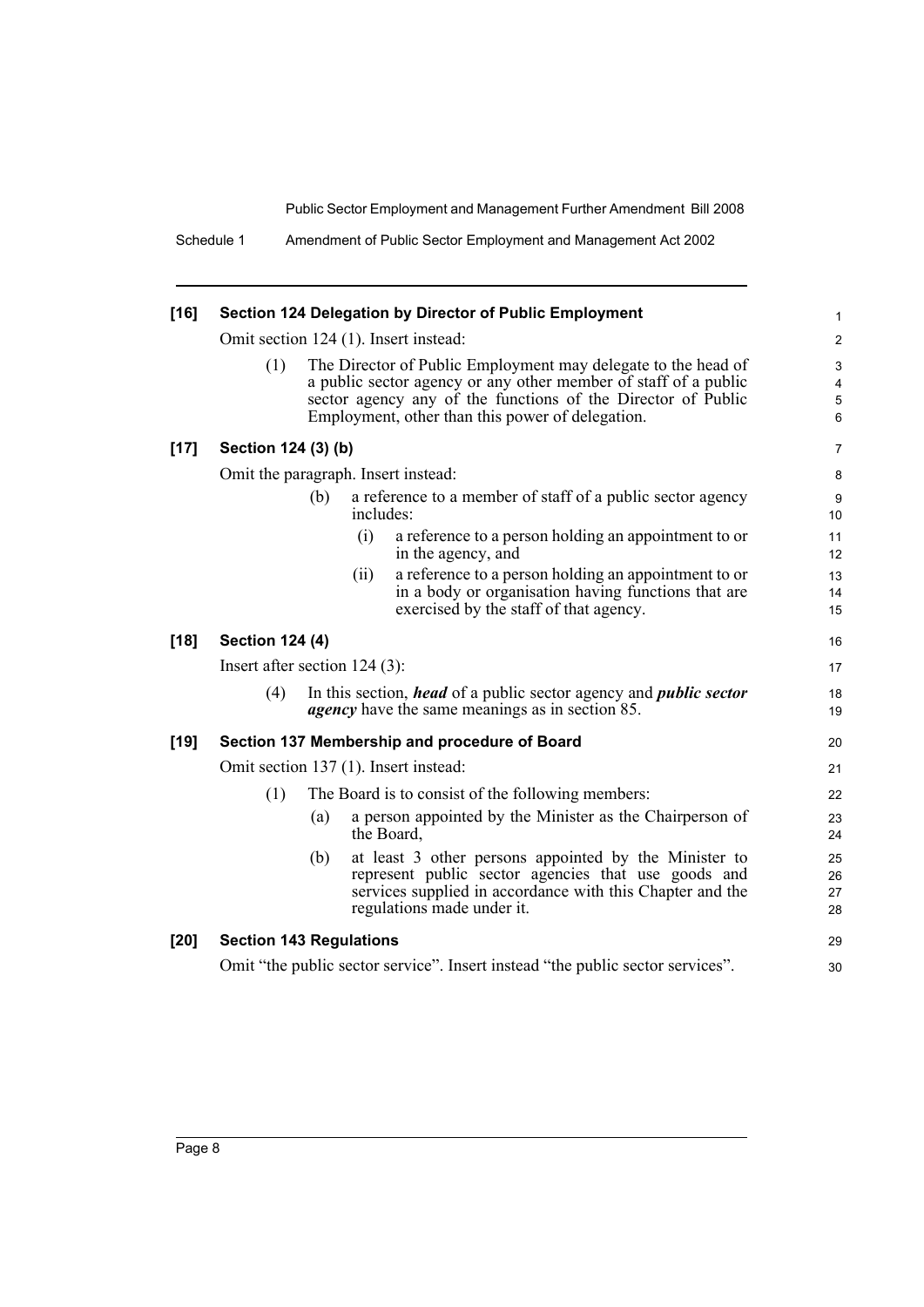Amendment of Public Sector Employment and Management Act 2002 Schedule 1

| $[21]$ |      | <b>Section 159A</b> |                                                                                                                                                                                                                                                                                                              | 1                                        |
|--------|------|---------------------|--------------------------------------------------------------------------------------------------------------------------------------------------------------------------------------------------------------------------------------------------------------------------------------------------------------|------------------------------------------|
|        |      |                     | Insert after section 159:                                                                                                                                                                                                                                                                                    | $\overline{2}$                           |
|        | 159A |                     | Inquiries by Director-General into public sector agencies                                                                                                                                                                                                                                                    | 3                                        |
|        |      | (1)                 | In this section:                                                                                                                                                                                                                                                                                             | 4                                        |
|        |      |                     | <b>Director-General</b> means the Director-General of the Department<br>of Premier and Cabinet.<br><i>public sector agency</i> means the whole or a part of a public sector<br>service or an employer constituting, or within, a public sector<br>service.<br><i>public sector service</i> does not include: | 5<br>6<br>$\overline{7}$<br>8<br>9<br>10 |
|        |      |                     | the NSW Police Force, or<br>(a)                                                                                                                                                                                                                                                                              | 11                                       |
|        |      |                     | the service of either House of Parliament, or the President<br>(b)<br>or Speaker, or the President and the Speaker jointly.                                                                                                                                                                                  | 12<br>13                                 |
|        |      | (2)                 | The<br>Director-General or<br>a person authorised by the<br>Director-General may conduct an inquiry into any matter relating<br>to the administration or management of a public sector agency.                                                                                                               | 14<br>15<br>16                           |
|        |      | (3)                 | The Director-General or a person authorised by the<br>Director-General may, for the purposes of conducting an inquiry<br>under this section:                                                                                                                                                                 | 17<br>18<br>19                           |
|        |      |                     | enter and inspect the premises of a public sector agency,<br>(a)<br>and                                                                                                                                                                                                                                      | 20<br>21                                 |
|        |      |                     | require the production of, and take copies of, any<br>(b)<br>documents in the custody of a member of staff of the<br>public sector agency, and                                                                                                                                                               | 22<br>23<br>24                           |
|        |      |                     | for the purposes of further examination, take possession of,<br>(c)<br>and remove, any of those documents, and                                                                                                                                                                                               | 25<br>26                                 |
|        |      |                     | require a member of staff of the public sector agency to<br>(d)<br>answer questions, and                                                                                                                                                                                                                     | 27<br>28                                 |
|        |      |                     | require a member of staff of the public sector agency to<br>(e)<br>provide such assistance and facilities as is or are necessary<br>to enable the Director-General or authorised person to<br>exercise functions under this section.                                                                         | 29<br>30<br>31<br>32                     |
|        |      | (4)                 | A reference in subsection (3) to a member of staff of a public<br>sector agency includes a reference to any person who is engaged<br>by the agency (whether directly or indirectly) under a contract for<br>services.                                                                                        | 33<br>34<br>35<br>36                     |
|        |      | (5)                 | This section does not affect the operation of section 132 or 159.                                                                                                                                                                                                                                            | 37                                       |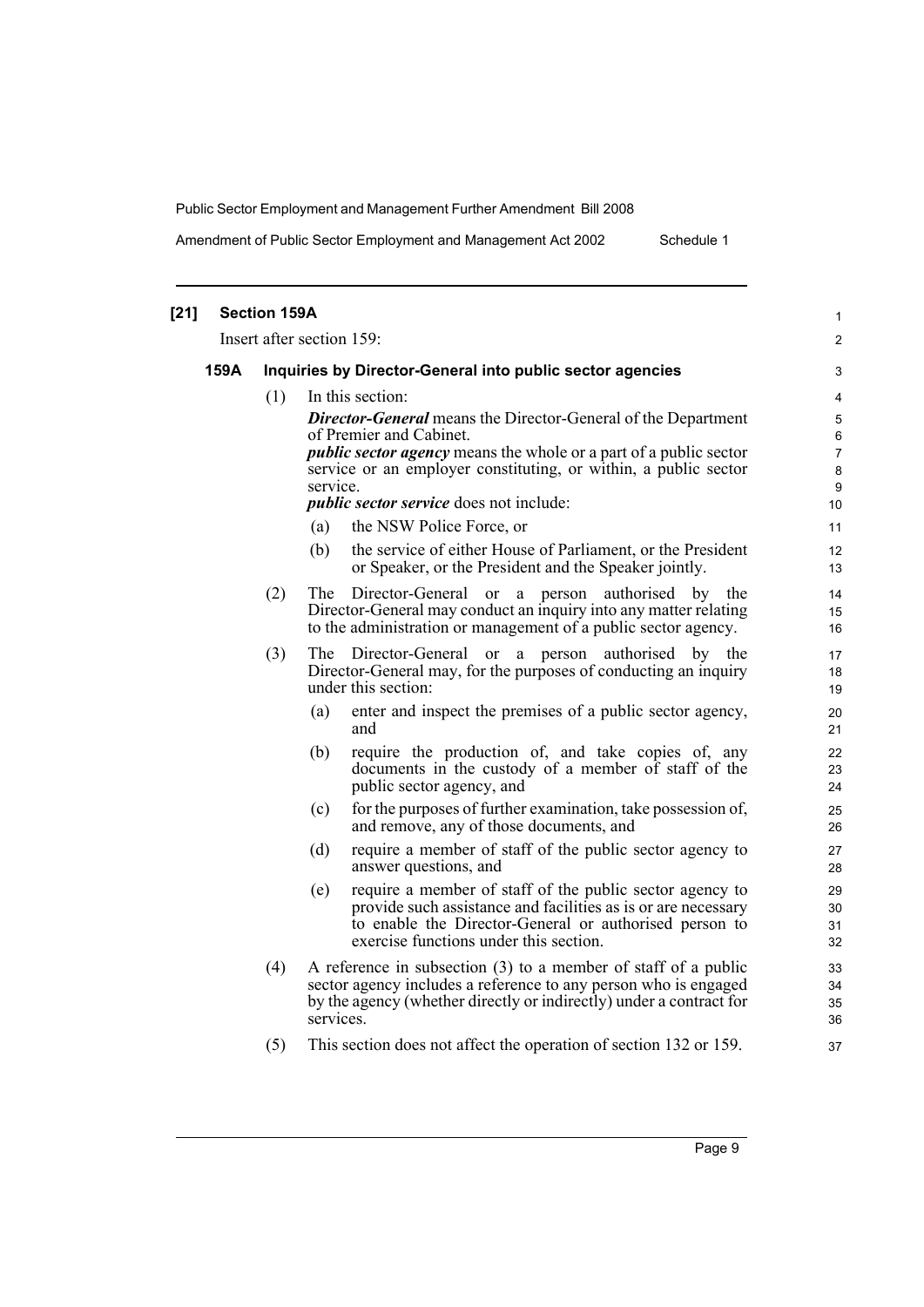Schedule 1 Amendment of Public Sector Employment and Management Act 2002

| $[22]$ |                      |     | Schedule 4 Savings, transitional and other provisions                                                                                                                                                                                                                                                                                                                                                                                                                                                                        | 1                                            |
|--------|----------------------|-----|------------------------------------------------------------------------------------------------------------------------------------------------------------------------------------------------------------------------------------------------------------------------------------------------------------------------------------------------------------------------------------------------------------------------------------------------------------------------------------------------------------------------------|----------------------------------------------|
|        |                      |     | Insert at the end of clause $1(1)$ :                                                                                                                                                                                                                                                                                                                                                                                                                                                                                         | $\overline{2}$                               |
|        |                      |     | Management<br>Further<br>Public<br>Sector Employment<br>and<br>Amendment Act 2008                                                                                                                                                                                                                                                                                                                                                                                                                                            | 3<br>4                                       |
| $[23]$ |                      |     | Schedule 4, Part 6                                                                                                                                                                                                                                                                                                                                                                                                                                                                                                           | 5                                            |
|        | Insert after Part 5: |     |                                                                                                                                                                                                                                                                                                                                                                                                                                                                                                                              | 6                                            |
|        | Part 6               |     | Provisions consequent on enactment of<br><b>Public Sector Employment and</b><br><b>Management Further Amendment Act 2008</b>                                                                                                                                                                                                                                                                                                                                                                                                 | 7<br>8<br>9                                  |
|        | 28                   |     | <b>Operation of amendments</b>                                                                                                                                                                                                                                                                                                                                                                                                                                                                                               | 10                                           |
|        |                      | (1) | In this clause, <b>amending Act</b> means the <i>Public Sector</i><br><b>Employment and Management Further Amendment Act 2008.</b>                                                                                                                                                                                                                                                                                                                                                                                           | 11<br>12                                     |
|        |                      | (2) | <b>Existing appointments on probation</b>                                                                                                                                                                                                                                                                                                                                                                                                                                                                                    | 13                                           |
|        |                      |     | Section 23 (1A), as inserted by the amending Act, extends to any<br>person who was appointed to a position on probation before the<br>commencement of the amending Act and whose appointment has<br>not been confirmed or annulled as at that commencement.                                                                                                                                                                                                                                                                  | 14<br>15<br>16<br>17                         |
|        |                      | (3) | <b>Existing internal secondments</b>                                                                                                                                                                                                                                                                                                                                                                                                                                                                                         | 18                                           |
|        |                      |     | A member of staff of a public sector agency who, immediately<br>before the commencement of the amending Act, was the subject<br>of a temporary transfer under section 86 to another position or<br>other employment within that agency is, on the commencement<br>of the amending Act, taken to have transferred to that other<br>position or employment under section 86A (as inserted by the<br>amending Act). Accordingly, section 86A extends to a person<br>who is the subject of any such existing temporary transfer. | 19<br>20<br>21<br>22<br>23<br>24<br>25<br>26 |
|        |                      | (4) | <b>Existing delegations by Director of Public Employment</b>                                                                                                                                                                                                                                                                                                                                                                                                                                                                 | 27                                           |
|        |                      |     | The amendments to section 124 by the amending Act do not<br>affect the operation of any delegation in force under that section<br>immediately before the commencement of the amending Act.                                                                                                                                                                                                                                                                                                                                   | 28<br>29<br>30                               |
|        |                      | (5) | <b>Existing members of State Contracts Control Board</b>                                                                                                                                                                                                                                                                                                                                                                                                                                                                     | 31                                           |
|        |                      |     | A person holding office as a member of the State Contracts<br>Control Board (including as the Chairperson of the Board)<br>immediately before the commencement of the amending Act is,<br>on that commencement, taken to have been appointed as a                                                                                                                                                                                                                                                                            | 32<br>33<br>34<br>35                         |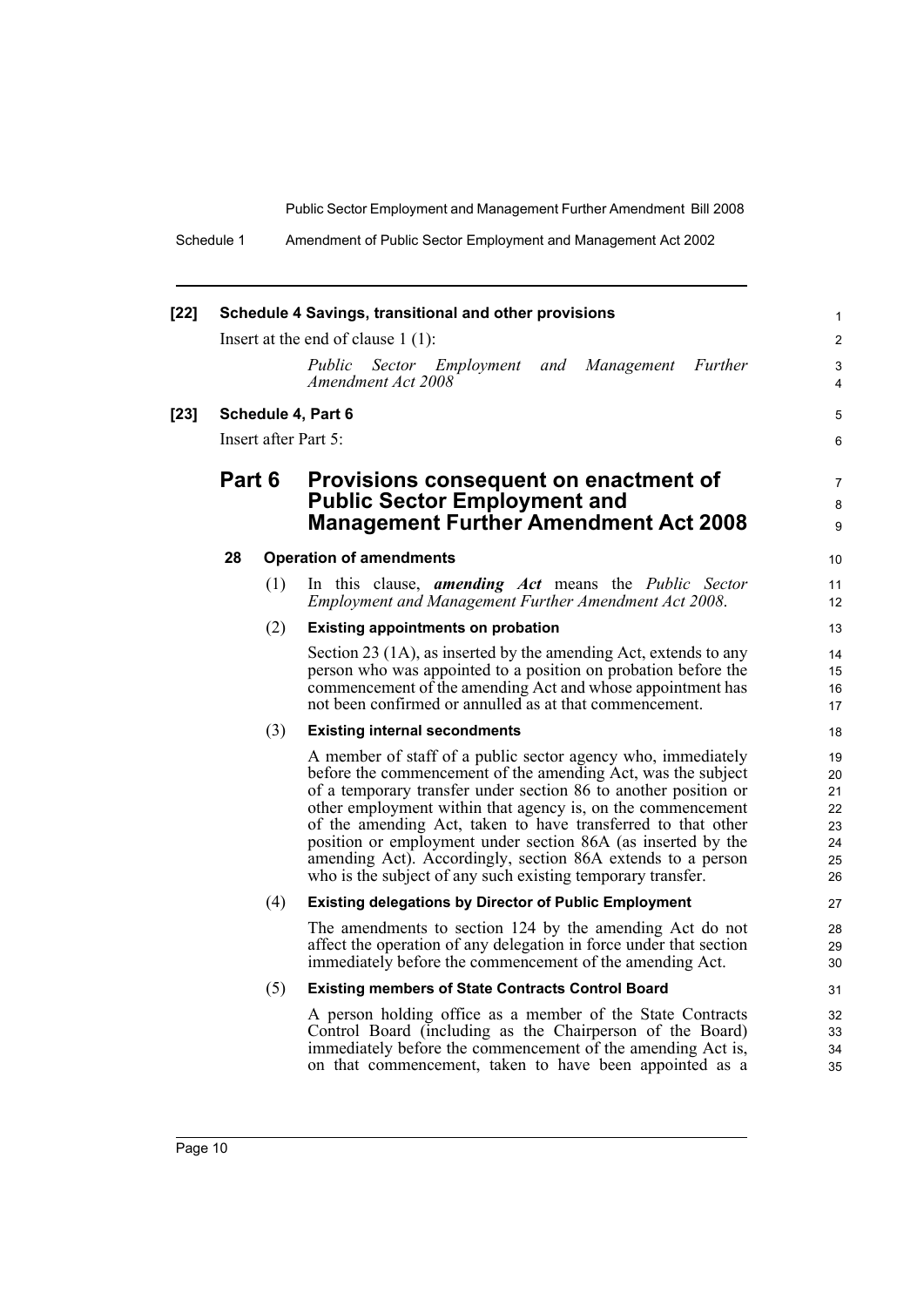Amendment of Public Sector Employment and Management Act 2002 Schedule 1

member or as the Chairperson of the Board (as the case requires) under section 137 (1) as substituted by the amending Act.

#### (6) **Inquiries into public sector agencies**

Section 159A, as inserted by the amending Act, extends to conduct occurring (or any other matter arising) before the commencement of the amending Act.